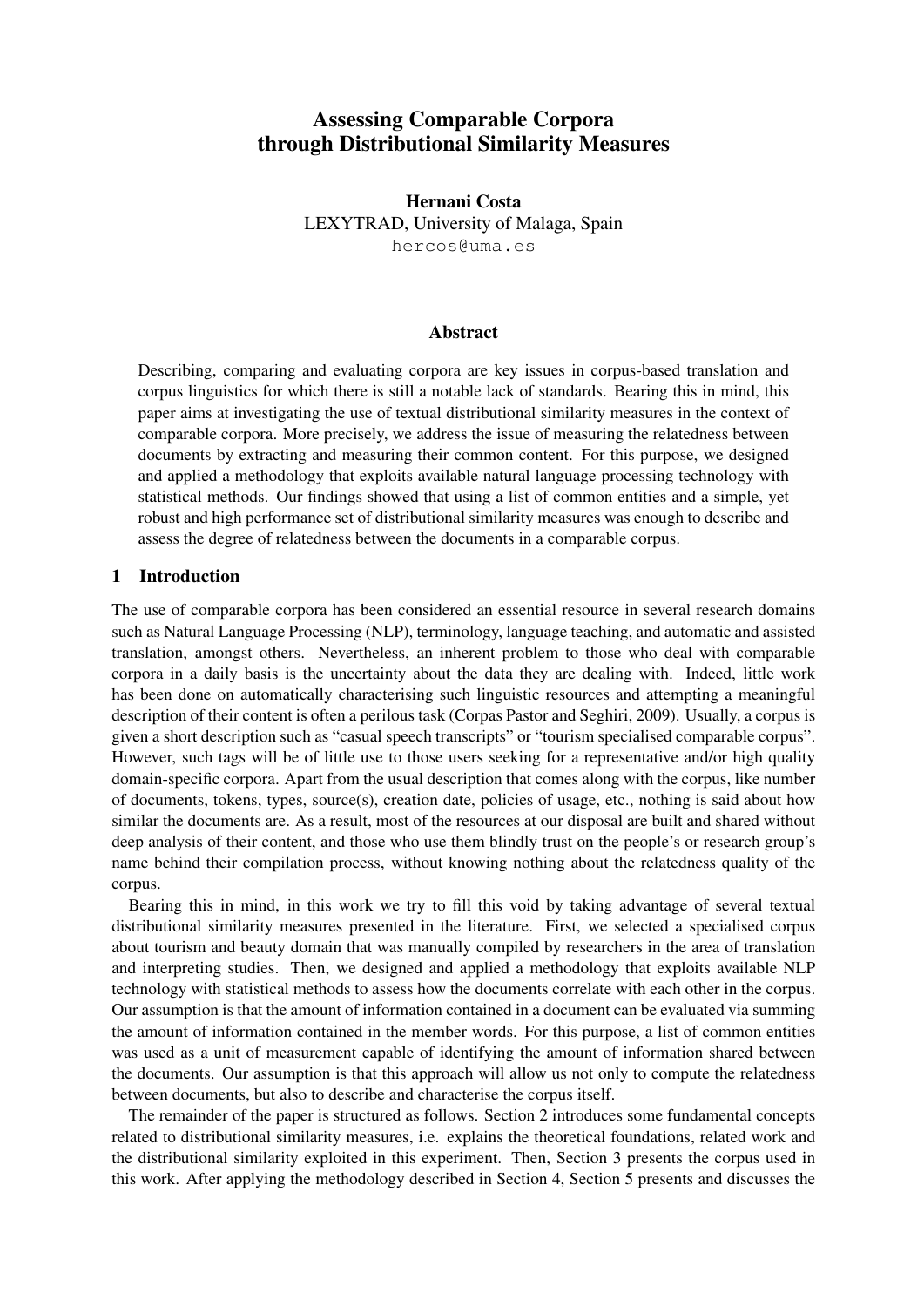obtained results in detail. Finally, Section 6 presents the final remarks and highlights our future plans for this work.

### 2 Distributional Similarity Measures

Information Retrieval (IR) (Singhal, 2001) is the task of locating specific information within a collection of documents or other natural language resources according to some request. In this field, we can find a large number of statistical methods based on words and their (co-)occurrence. Essentially, it involves finding the most frequently used words and treating the rate of usage of each word in a given text as a quantitative attribute. Then, these words serve as features for a given statistical method. Following Harris' distributional hypothesis (Harris, 1970), which assumes that similar words tend to occur in similar contexts, these statistical methods are suitable, for instance to find similar sentences based on the words they contain (Costa et al., 2015a) and automatically extract or validate semantic entities from corpora (Costa et al., 2010; Costa, 2010; Costa et al., 2011). To this end, it is assumed that the amount of information contained in a document could be evaluated by summing the amount of information contained in the document words. And, the amount of information conveyed by a word can be represented by means of the weight assigned to it (Salton and Buckley, 1988). Accordingly, we took advantage of two IR measures commonly used in the literature, the Spearman's Rank Correlation Coefficient (SCC) and the Chi-Square  $(\chi^2)$  to compute the similarity between two documents written in the same language (see section 2.1 and 2.2). Both measures are particularly useful for this task because they are independent of text size (mostly because both use a list of the common entities), and they are language-independent.

The Spearman's Rank Correlation Coefficient (SCC) distributional measure has been shown effective on determining similarity between sentences, documents and even on corpora of varying sizes (Kilgarriff, 2001; Costa et al., 2015a). It is particularly useful, for instance to measure the textual similarity between two documents because it is easy to compute and is independent of text size as it can directly compare ranked lists for large and small texts.

The  $\chi^2$  similarity measure has also shown its robustness and high performance. By way of example,  $\chi^2$  have been used to analyse the conversation component of the British National Corpus (Rayson et al., 1997), to compare corpora (Kilgarriff, 2001), and to identify topic related clusters in imperfect transcribed documents (Ibrahimov et al., 2002). It is a simple statistic measure that permits to assess if relationships between two variables in a sample are due to chance or the relationship is systematic.

For all these reasons, distributional similarity measures in general and SCC and  $\chi^2$  in particular have a wide range of applicabilities (cf. Kilgarriff (2001) and Costa et al. (2015a)). Indeed, this work aims at proving that these simple, yet robust and high-performance measures allow to describe the relatedness between documents in specialised corpora.

#### 2.1 Spearman's Rank Correlation Coefficient (SCC)

In this work, the SCC is adopted and calculated as in Kilgarriff (2001). Firstly, a list of the common entities<sup>1</sup> L between two documents  $d_l$  and  $d_m$  is compiled, where  $L_{d_l,d_m} \subseteq (d_l \cap d_m)$ . It is possible to use the top  $n$  most common entities or all common entities between two documents, where  $n$  corresponds to the total number of common entities considered |L|, i.e.  $\{n|n \in \mathbb{N}^0, n \leq |L|\}$  – in this work we use all the common words for each document pair, i.e.  $n = |L|$ . Then, for each document the list of common entities (e.g.  $L_{d_l}$  and  $L_{d_m}$ ) is ranked by frequency in an ascending order  $(R_{L_{d_l}}$  and  $R_{L_{d_m}})$ , where the entity with lowest frequency receives the numerical raking position 1 and the entity with highest frequency receives the numerical raking position  $n$ . In the case of ties in rank, where more than one entity in a document occurs with the same frequency, the average of the ranks is assigned to the tying entities. For instance, if the entities  $e_a$ ,  $e_b$  and  $e_c$  had the same frequency and ranked in the  $6^{th}$ ,  $7^{th}$  and  $8<sup>th</sup>$  position, all three entities would be assigned the same rank of  $\frac{6+7+8}{3}$  =7. Finally, for each common entity  $\{e_1, ..., e_n\} \in L$ , the difference in the rank orders for the entity in each document is computed,

<sup>&</sup>lt;sup>1</sup>In this work, the term 'entity' refers to "single words", which can be a token, a lemma or a stemm.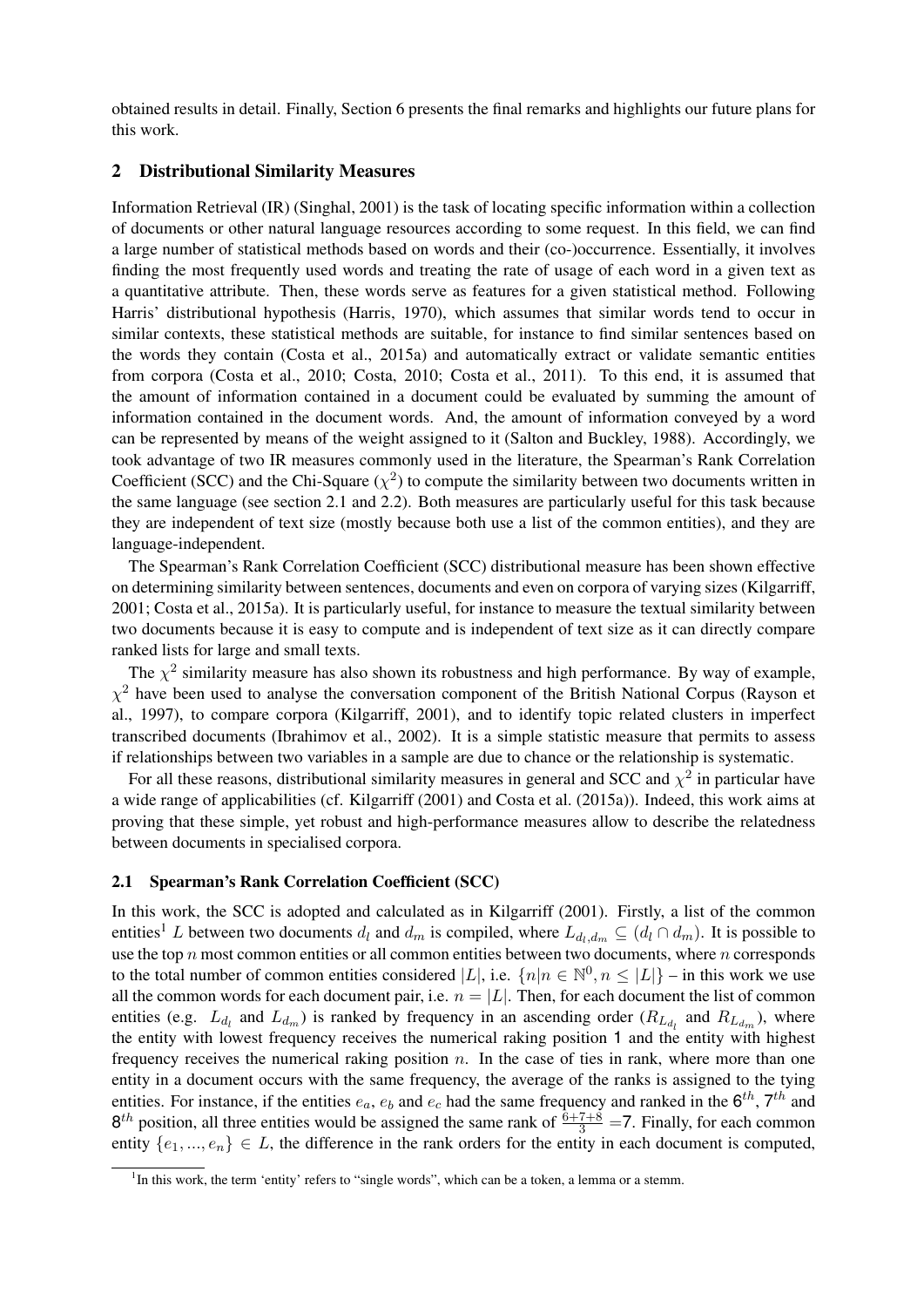and then normalised as a sum of the square of these differences  $\left(\sum_{n=1}^{n}$  $i=1$  $s_i^2$ ). The final SCC equation is presented in expression 1, where  $\{SCC|SCC \in \mathbb{R}, -1 \geq SCC \leq 1\}$ .

By a way of example let  $e_x$  be a common entity (i.e.  $\{e_x\} \in L$ ) and  $R_{L_{d_l}} = \{1 \# e_{n_{d_l}}, 2 \# e_{n-1_{d_l}}, \dots \}$  $k=1, n\neq e_{1_{d_l}}$  and  $R_{L_{d_m}} = \{1\neq e_{n_{d_m}}, 2\neq e_{n-1_{d_m}}, ..., n\neq e_{1_{d_m}}\}$  the resulting ranked list of common words for  $d_l$  and  $d_m$ , respectively. Supposing that  $e_x$  is the  $3\#e_{n-2_{d_l}}$  and  $1\#e_{n_{d_m}}$ , i.e.  $e_x$  is in the  $3^{rd}$  position in  $R_{L_{d_l}}$  and in the 1<sup>st</sup> position in  $R_{L_{d_m}}$ , s would be computed as  $s_{e_x}^2 = (3-1)^2$  and the result would be 4. Then, this process is repeated for the remain  $n - 1$  entities and the resulted  $SCC$  score will be seen as the similarity value between  $d_l$  and  $d_m$ .

$$
SCC(d_i, d_j) = 1 - \frac{6 * \sum_{i=1}^{n} s_i^2}{n^3 - n}
$$
 (1)

# 2.2 Chi-Square  $(\chi^2)$

The Chi-square ( $\chi^2$ ) measure also uses a list of common words (*L*). Similarly to SCC, it is also possible to use the top  $n$  most common entities or all common entities between two documents, and again in this work we use all the common words for each document pair, i.e.  $n = |L|$ . The number of occurrences of a common words in  $L$  that would be expected in each document is calculated from the frequency lists. If the size of the document  $d_l$  and  $d_m$  are  $N_l$  and  $N_m$  and the entity  $e_i$  has the following observed frequencies  $O(e_i, d_i)$  and  $O(e_i, d_m)$ , then the expected values are  $e_{i_{d_i}} = \frac{N_l * (O(e_i, d_l) + O(e_i, d_m))}{N_l + N_m}$  $\frac{N_l+1+O(e_i,a_m))}{N_l+N_m}$  and  $e_{i_{dm}} = \frac{N_m * (O(e_i, d_l) + O(e_i, d_m))}{N_l + N_m}$  $\frac{(e_i, d_i) + O(e_i, d_m)}{N_l + N_m}$ . Equation 2 presents the  $\chi^2$  formula, where O is the observed frequency and E the expected frequency. The resulted  $\chi^2$  score should be interpreted as the interdocument distance between two documents. It is also important to mention that  $\{\chi^2 | \chi^2 \in \mathbb{R}, 1 \geq \chi^2 < \infty\}$ , which means that as more unrelated the common words in L are, the lower the  $\chi^2$  score will be.

$$
\chi^2 = \sum \frac{(O - E)^2}{E} \tag{2}
$$

Suppose that we have two common entities  $e_i$  and  $e_j$  between two documents  $d_l$  and  $d_m$  (i.e.  $L =$  $\{e_i, e_j\}$ ). Table 1 shows a contingency table example. This table contains: i) the observed frequencies  $(0)$ ; ii) the totals in the margins; iii) and the expected frequencies  $(E)$ , which are obtained by applying the following formula:  $\frac{column \ total}{N} * row\_total$ , e.g.  $E(e_i, d_i) = \frac{14}{26} * 15 = 8.08$ . After writing down the expected frequencies in the table, we are ready to calculate the  $\chi^2$  score (see Equation 3).

|               | $d_{I}$              | $d_m$               | <b>Total</b> |
|---------------|----------------------|---------------------|--------------|
| $\ddot{e_i}$  | $Q=11$<br>$E = 8.08$ | $O=4$<br>$E = 6.92$ | 15           |
| $\mathcal{C}$ | $O=3$<br>$E = 5.92$  | $O=8$<br>$E = 5.08$ | 11           |
| Total         | 14                   | 12                  | 26           |

Table 1: Example of a contigency table.

$$
\chi^2 = \frac{(11 - 8.08)^2}{8.08} + \frac{(3 - 5.92)^2}{5.92} + \frac{(4 - 6.92)^2}{6.92} + \frac{(8 - 5.08)^2}{5.08} = 5.41\tag{3}
$$

# 3 The INTELITERM Corpus

The INTELITERM<sup>2</sup> corpus is a comparable corpus composed of documents collected from the Internet. Designed to be a specialised comparable corpus, this corpus was manually compiled by researchers

<sup>2</sup>http://www.lexytrad.es/proyectos.html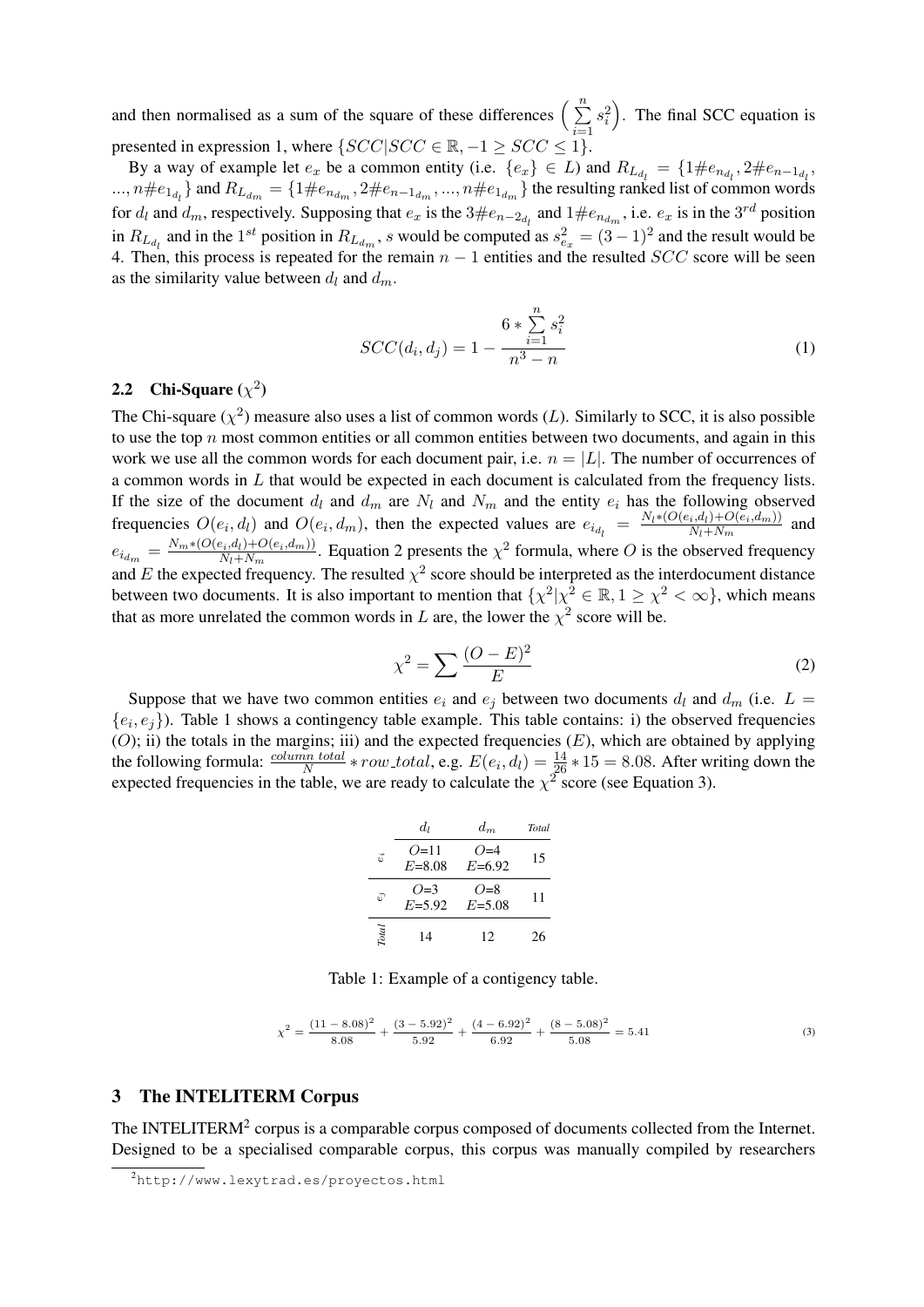with the purpose of building a representative corpus for the Tourism and Beauty domain. It contains documents in four different languages (English, Spanish, German and Italian). Some of the texts are translations of each other, yet the majority is composed of original texts. The INTELITERM comparable corpus is composed of several subcorpora, divided by the language and further for each language there are translated and original texts (which will be hereafter referred as language\_totd and language\_to, respectively). In this work, we used half of the corpus, i.e. all the original and translated documents in English and Spanish (en to, en totd, es to and es totd, respectively). All the information about these subcorpora is presented in Table 2. In detail, this table shows: the number of documents (nDocs); the number of types (types); the number of tokens (tokens); and the ratio of types per tokens  $(\frac{types}{tokens})$ per subcorpus. These values were obtained using the corpus analysis toolkit for concordancing and text analysis software Antconc 3.4.3 (Anthony, 2014).

|         | nDocs | types | tokens | types<br>to kens | description |
|---------|-------|-------|--------|------------------|-------------|
| en_to   | 151   | 11.6k | 508.9k | 0.023            | original    |
| en totd | 61    | 6.9k  | 88.5k  | 0.078            | translated  |
| es to   | 225   | 12.6k | 253.4k | 0.049            | original    |
| es totd | 27    | 3.4k  | 19.7k  | 0.174            | translated  |

Table 2: Statistical information about the various subcorpus.

## 4 Methodology

This section not only describes the methodology used to calculate the similarity between documents using Distributional Similarity Measures (DSMs), but also presents all the tools, libraries and frameworks employed by our system to perform this experiment.

- 1) **Data Preprocessing**: firstly all the documents within the corpus were processed with the OpenNLP<sup>3</sup> Sentence Detector and Tokeniser. Then, the annotation process was done with the TT4J<sup>4</sup> library, which is a Java wrapper around the popular TreeTagger (Schmid, 1995) – a tool specifically designed to annotate text with part-of-speech and lemma information. Regarding the stemming, we used the Porter stemmer algorithm provided by the Snowball<sup>5</sup> library. A method to remove punctuation and special characters within the words was also implemented. Finally, in order to get rid of the noise, a stopword list<sup>6</sup> was compiled to filter out the most frequent words in the corpus. Once a document is computed and the sentences are tokenised, lemmatised and stemmed, our system creates a new output file with all this new information, i.e. the new document contains: the original, the tokenised, the lemmatised and the stemmed text. Using the stopword list mentioned above a Boolean vector describing if the entity is a stopword or not is also added. This way, the system will be able to use only the tokens, lemmas and stems that are not stopwords.
- 2) Identifying the list of common entities between documents: in order to identify a list of common entities  $(L)$ , a co-occurrence matrix was built for each pair of documents. Only those that have at least one occurrence in both documents are considered. As required by the DSMs (see section 2), their frequency in both documents is also stored within this matrix  $(L_{d_l,d_m} = \{e_i\})$  $, (f(e_i, d_l), f(e_i, d_m)); e_j, (f(e_j, d_l), f(e_j, d_m)); ...; e_n, (f(e_n, d_l), f(e_n, d_m))\}).$ With the purpose of analysing and comparing the performance of different DSMs, three different lists were created to be used as input features: the first one using common tokens, another using common lemmas and the third one using common stems.
- 3) Computing the similarity between documents: the similarity between documents was calculated by applying three different DSMs ( $DSMs = \{DSM_{NCE}, DSM_{SCC}, DSM_{\chi^2}\}$ , where  $_{NCE}, _{SCC}$  and

<sup>3</sup>https://opennlp.apache.org

<sup>4</sup>http://reckart.github.io/tt4j/

<sup>5</sup>http://snowball.tartarus.org

 $^6$ Freely available to download through the following URL <code>https://github.com/hpcosta/stopwords.</code>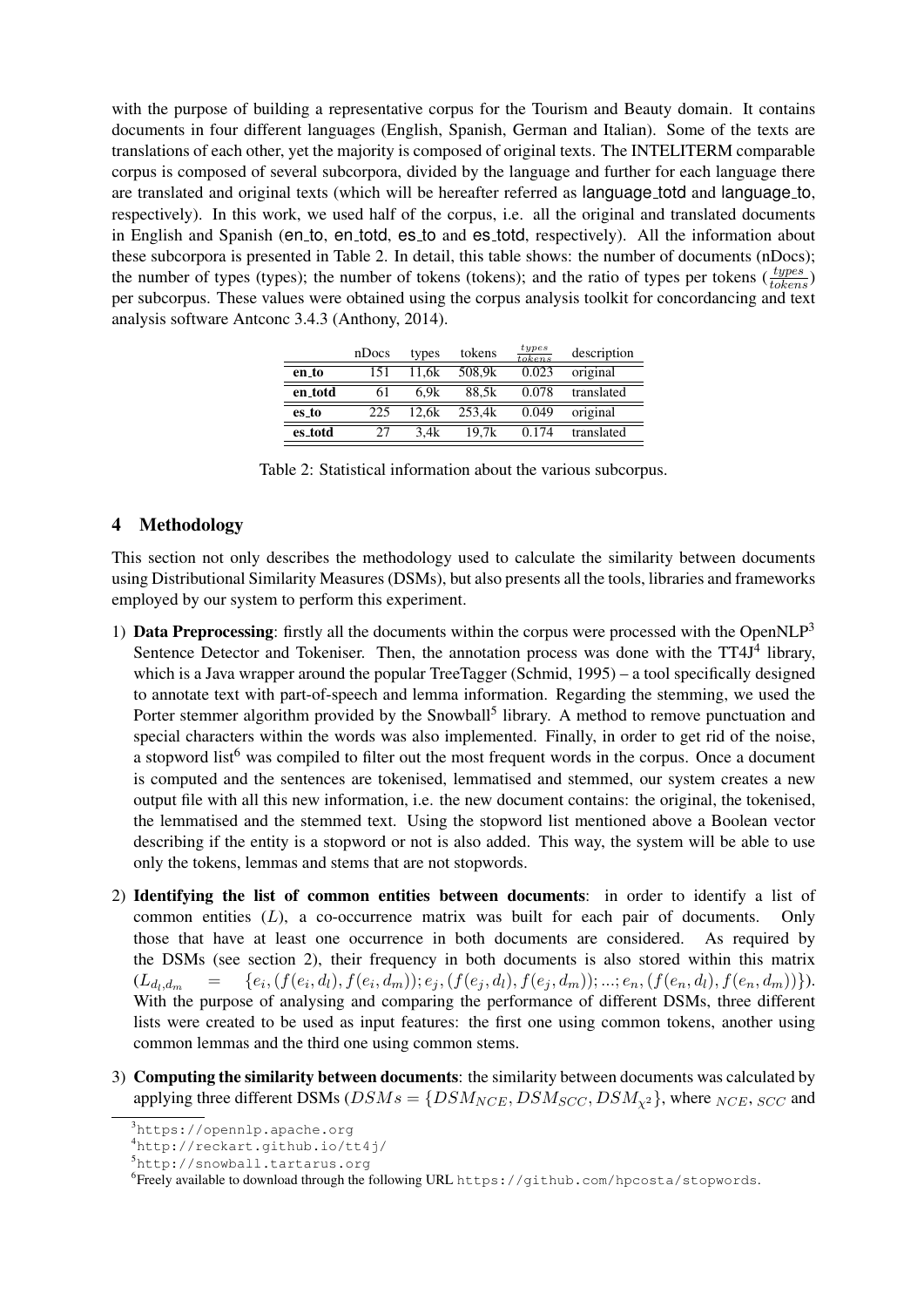$\chi^2$  means Number of Common Entities, Spearman's Rank Correlation Coefficient and Chi-Square, respectively), each one calculated using three different input features (list of common tokens, lemmas and stems).

4) Computing the document final score: the document final score  $DSM(d_l)$  is the mean of the similarity scores of the document with all the documents in the collection of documents, i.e.  $\sum_{i=1}^{n-1}$  DSM<sub>i</sub>(d<sub>l</sub>,d<sub>i</sub>)

 $DSM(d_l) =$  $\frac{n-1}{n-1}$ , where *n* corresponds to the total number of documents in the collection and  $DSM_i(d_l, d_i)$  the resulted similarity score between the document  $d_l$  with all the documents in the collection.

## 5 Results and Analysis

In order to describe the corpus in hand, we applied three different Distributional Similarity Measures (DSMs): the Number of Common Entities (NCE), the Spearman's Rank Correlation Coefficient (SCC) and the Chi-Square ( $\chi^2$ ). As a input feature to the DSMs, three different types of entities (tokens, lemmas and stems) were used. Table 3 shows the Number of Common Tokens (NCT) between document on average (av), the SCC and the  $\chi^2$  scores along with the associated standard deviations ( $\sigma$ ) per measure and subcorpus. Figure 1 presents the resulted average scores per document in a box plot format for all the combinations DSM vs. feature. Each box plot displays the full range of variation (from min to max), the likely range of variation (the interquartile range), the median, and the high maximums and low minimums (also know as outliers). It is important to mention that for this experiment we did not use a sample, but instead the entire corpus in its original size and form, which means that all obtained results and made observations came from the entire population, in this case the various INTELITERM English (en to and en totd) and Spanish (es to and es totd) subcorpora.

|         |          | NCT    | scc  |        |
|---------|----------|--------|------|--------|
| en to   | av       | 163.70 | 0.42 | 279.39 |
|         | $\sigma$ | 83.87  | 0.05 | 177.45 |
| en_totd | av       | 67.54  | 0.39 | 90.38  |
|         | $\sigma$ | 35.35  | 0.05 | 53.25  |
| es to   | av       | 31.97  | 0.41 | 40.92  |
|         | $\sigma$ | 23.48  | 0.07 | 38.21  |
| es_totd | av       | 17.93  | 0.63 | 13.40  |
|         | $\sigma$ | 8.46   | 0.14 | 18.95  |

Table 3: Average and standard deviation of common tokens scores between document per subcorpus.

The first observation we can make from Figure 1 is that the distributions between the features are quite similar (see for instance Figures 1a, 1d and 1g). This means that it is possible to achieve acceptable results only using raw words (i.e. tokens). Stems and lemmas require more processing power and time to be used as features – especially lemmas due to the Part-of-Speech (POS) tagger dependency and time consuming process implied. In general, we can say that the scores for each subcorpus is symmetric (roughly the same on each side when cut down the middle), which means that the data is normally distributed. There are some exceptions such as the SCC and  $\chi^2$  average scores for the es\_totd and for the en to, respectively, which we will discuss later in this section. Another interesting observation is related with the high NCE (see Table 3 and Figures 1a, 1d and 1g) in original documents (en to and es to) when compared with documents translated from other languages (en total and es total, respectively). For example, the subcorpus en to (which contains original documents) has 163.70 common tokens per document on average (av) with a standard deviation ( $\sigma$ ) of 83.87 and the subcorpus en totd (which contains translated documents) only has 67.54 common tokens per document on average with a  $\sigma$ =35.35 (Table 3). The same observation can be made between the es to and the es totd subcorpus (see Figure 1a and Table 3). This fact could happen because these documents are collections of translated documents collected from the Internet, and thus translated from different translator, which implies that different translators use different vocabulary and consequently lower the NCE between the documents will be.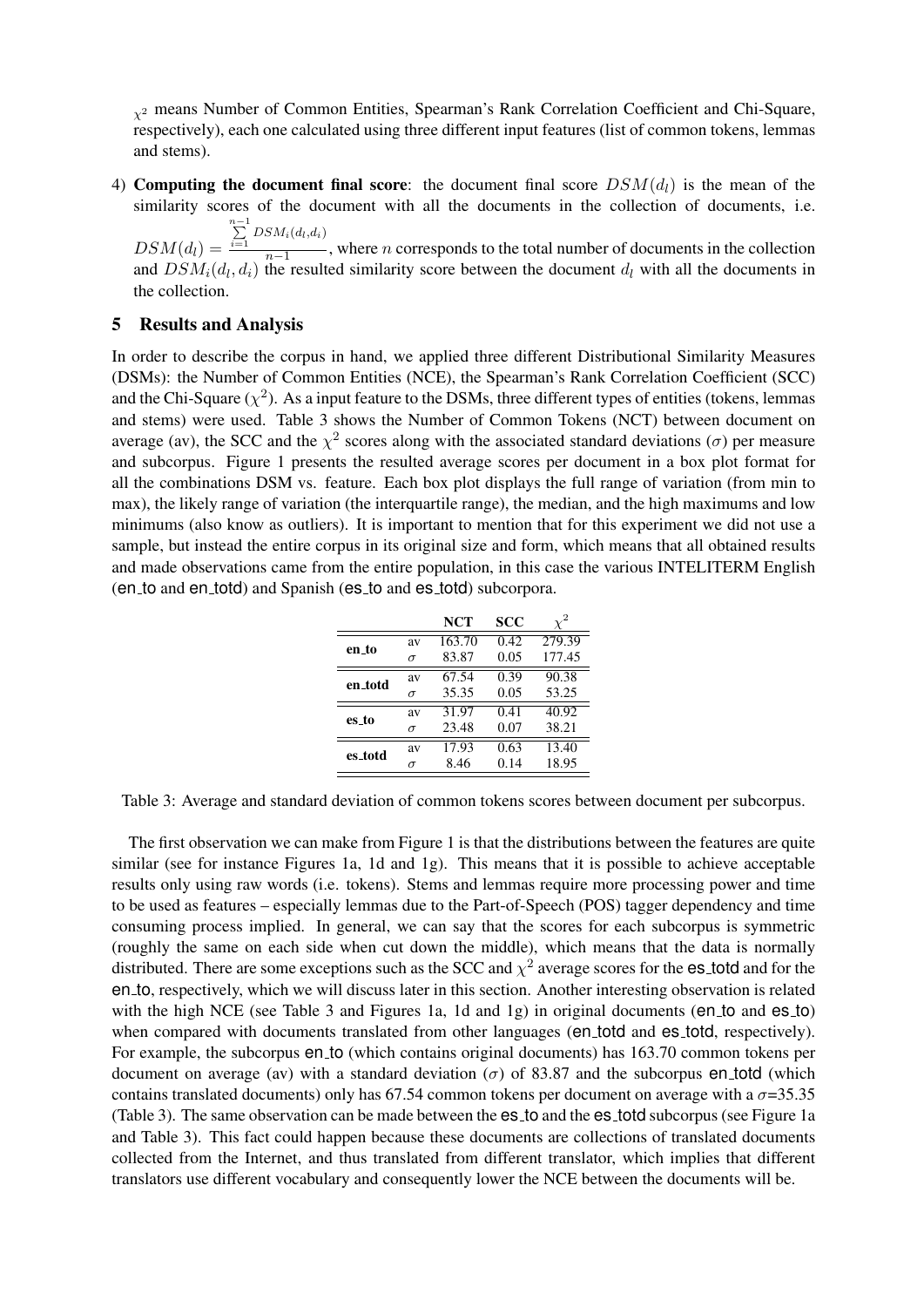

Figure 1: INTELITERM Subcorpus: average scores per document.

Although the Number of Common Tokens (NCT) per document on average is higher for the en to subcorpus, the interquartile range (IQR) is larger than for the other subcorpora (see Table 3 and Figure 1a), which means that the middle 50% of the data is more distributed and thus the average of NCT per document is more variable. Moreover, longest whiskers (the lines extending vertically from the box) in Figure 1a also indicates variability outside the upper and lower quartiles. Therefore, we can say that en to has a wide type of documents and consequently some of them are only roughly correlated to the rest of the subcorpus. Nevertheless, the data is skewed right, which means that the majority is strongly similar, i.e. the documents have a high degree of relatedness between each other. This idea can be sustained by the positive average SCC scores presented in Figure 1b and the set of outliers found above the upper whisker. Moreover, the average of 0.42 SCC score and  $\sigma$ =0.05 also implies a strong correlation between the documents in the en\_to subcorpus. Likewise, the longest whisker outside the upper quartile and the skewed left  $\chi^2$  scores also indicate relatedness between the documents.

Regarding the en\_totd subcorpus, the NCT, the SCC and the  $\chi^2$  scores (Figures 1a, 1b and 1c) and the average of 90.38 common tokens per document and  $\sigma$ =53.25 (Table 3) suggest that the data is either normally distributed (Figure 1b) or skewed left (Figures 1a and 1c). Considering this results, we can conclude that the documents are highly related.

From all the subcorpora, the es\_to subcorpus is the biggest one with 225 documents, 12606 types, 253412 tokens (Table 2). Nevertheless, Table 3 and Figure 1a reveal a lower NCT compared with en to and the en\_totd subcorpora. A theoretical explanation for this phenomenon is that Spanish has richer morphology compared to English. Therefore, due to bigger number of inflection forms per lemma, there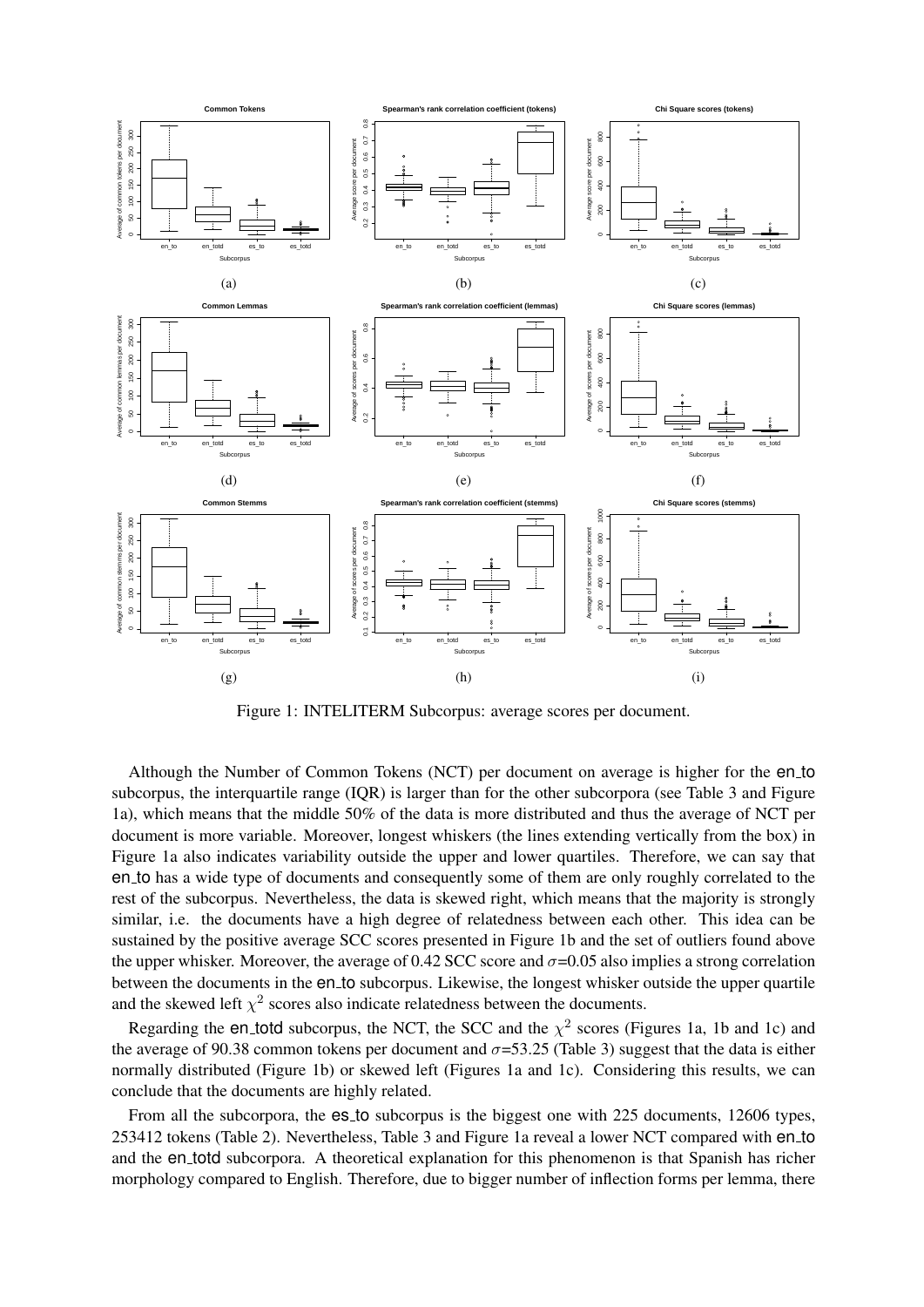is a larger number of tokens and consequently less common tokens per document in Spanish. When analysing Figures 1a and 1c, the box plots for the es<sup>to</sup> subcorpus look similar to the entorpoot when shifted up. Except for the longest whisker observed in Figure 1b, the SCC scores also show similar distributions, averages and standard deviations (see Table 3).

As we can see in Figures 1a, 1b and 1c, the average scores per document for es\_totd are slightly different from the other box plots. Apart from the low NCT per document, the  $\chi^2$  standard deviation higher than its average (18.95 and 13.40, respectively), the SCC variability inside and outside the IQR indicates some inconsistency in the data. This instability can be explained by the subcorpus size, i.e. the small number of documents (27) and by the the low number of types and tokens (3433 and 19736, respectively) and its 0.174  $\frac{types}{tokens}$  ratio. As mentioned by Baker (2006:52), the  $\frac{types}{tokens}$  ratio tends to be useful when looking at relatively small documents, and in this specific case this subcorpus only has on average 731 tokens ( $\frac{19736}{27} \approx 731$ ) and 127 types per document ( $\frac{3433}{27} \approx 127$ ), which makes it an excellent test case. When compared with the low ratios from the other subcorpora (see Table 2), – even for this specilised subcorpus – this one can be considered high. If by on one hand, a low ratio can indicate a great number of repetitions (the same word occurring again and again) likely indicating a relatively narrow range of subjects. On the other hand, a high ratio suggests that a more diverse form of language is employed, which can also explain the low NCT and  $\chi^2$  scores for this subcorpus in hand. Despite the high SCC, the data is asymmetric and variable (large IQR). This happens because most of the common entities have a low frequency in the documents and consequently they will rank close together in the ranking lists, which results in high SCC scores mostly because of the resulted high value in the numerator (see Equation 1).

To sum up, we can state from the statistical and theoretical evidences that the en<sub>-to</sub>, the en<sub>-totd</sub> and the es to subcorpora look like they assemble highly correlated documents. We can not say the same for the es totd subcorpus. Due to the small number of documents and scarceness of evidences we can only not reject the idea that this subcorpus is composed of similar documents.

#### 6 Conclusions and Future Work

In this paper we presented and studied various Distributional Similarity Measures (DSMs) for the purpose of describing specialised comparable corpora. As input for these DSMs, we used three different features (lists of common tokens, lemmas and stems). In the end, we conclude that for the data in hand these features had similar performance for all the tested DSMs. In fact, our findings show that instead of using common lemmas or stems, which require external libraries, processing power and time, a simple list of common tokens was enough to describe our data. Moreover, we proved that the corpus used in this experiment is composed of highly correlated documents. The high number of entities shared by its documents, the positive average scores obtained with the SCC measure and their  $\chi^2$  scores sustain our claim.

In the immediate future, we intend not only to perform more experiments with these DSMs by adding noisy documents (i.e. out of topic documents) to the corpus and analyse the DSMs performance, but also merge the translated documents from other languages with original ones and prove that translated documents decrease the general relatedness score. Moreover, it is our intention to do the same experiment with other languages, like Italian and German. Apart from that, we also want to test other DSMs, such as Jaccard, Lin and PMI and compare their performance.

Furthermore, these DSMs can be seen as a suitable tool to rank documents by their similarities, which we believe that will be a handy feature to those who manually or semi-automatically compile corpora mined from the Internet. It will allow them to filter out documents with a low level of relatedness when compared with the rest of the documents in the corpus. Indeed, it is our intention to integrate this methodology in the iCorpora application, an ongoing project that aims to design and develop a robust and agile web-based application capable of semi-automatically compile multilingual comparable and parallel corpora (Costa et al., 2014; Costa et al., 2015c; Costa et al., 2015b).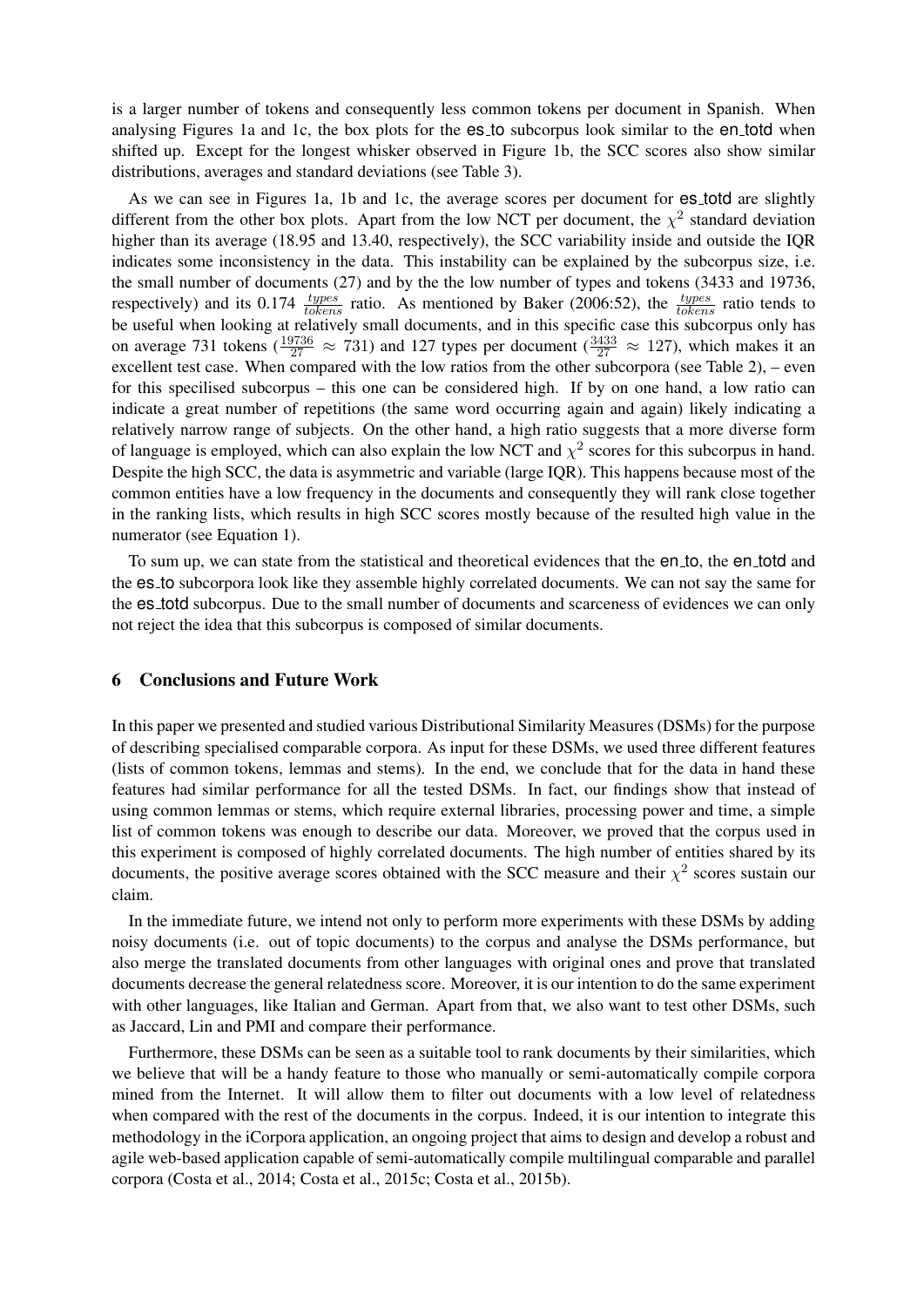### Acknowledgements

Hernani Costa is supported by the People Programme (Marie Curie Actions) of the European Union's Framework Programme (FP7/2007-2013) under REA grant agreement  $n^{\circ}$  317471. Also, the research reported in this work has been partially carried out in the framework of the Educational Innovation Project TRADICOR (PIE 13-054, 2014-2015); the R&D project INTELITERM (ref. nº FFI2012-38881, 2012-2015); and the R&D Project for Excellence TERMITUR (ref.  $n^{\circ}$  HUM2754, 2014-2017). I would like to thank Prof. Gloria Corpas Pastor, Prof. Ruslan Mitkov and Dr. Miriam Seghiri for their valuable comments and suggestions to improve the paper.

## References

- Laurence Anthony. 2014. AntConc (Version 3.4.3) Machintosh OS X. Waseda University. Tokyo, Japan. Available from http://www.laurenceanthony.net.
- Paul Baker. 2006. *Using Corpora in Discourse Analysis*. Bloomsbury Discourse. Bloomsbury Academic.
- Gloria Corpas Pastor and Míriam Seghiri. 2009. Virtual Corpora as Documentation Resources: Translating Travel Insurance Documents (English-Spanish). In A. Beeby, P.R. Inés, and P. Sánchez-Gijón, editors, *Corpus Use and Translating: Corpus Use for Learning to Translate and Learning Corpus Use to Translate*, Benjamins translation library, chapter 5, pages 75–107. John Benjamins Publishing Company.
- Hernani Costa, Hugo Gonçalo Oliveira, and Paulo Gomes. 2010. The Impact of Distributional Metrics in the Quality of Relational Triples. In *19*th *European Conf. on Artificial Intelligence, Workshop on Language Technology for Cultural Heritage, Social Sciences, and Humanities*, ECAI'10, pages 23–29, Lisbon, Portugal, August.
- Hernani Costa, Hugo Goncalo Oliveira, and Paulo Gomes. 2011. Using the Web to Validate Lexico-Semantic Relations. In *15*th *Portuguese Conf. on Artificial Intelligence*, volume 7026 of *EPIA'11*, pages 597–609, Lisbon, Portugal, October. Springer.
- Hernani Costa, Gloria Corpas Pastor, and Miriam Seghiri. 2014. iCompileCorpora: A Web-based Application to Semi-automatically Compile Multilingual Comparable Corpora. In *Translating and the Computer 36 - AsLing*, London, UK, November.
- Hernani Costa, Hanna Béchara, Shiva Taslimipoor, Rohit Gupta, Constantin Orasan, Gloria Corpas Pastor, and Ruslan Mitkov. 2015a. MiniExperts: An SVM approach for Measuring Semantic Textual Similarity. In 9<sup>th</sup> *Int. Workshop on Semantic Evaluation*, SemEval'15, pages 96–101, Denver, Colorado, June. ACL.
- Hernani Costa, Gloria Corpas Pastor, Ruslan Mitkov, and Miriam Seghiri. 2015b. (In press) Towards a Webbased Tool to Semi-automatically Compile, Manage and Explore Comparable and Parallel Corpora. In 7<sup>th</sup> Int. *Conf. of the Iberian Association of Translation and Interpreting Studies*, AIETI, Malaga, Spain.
- Hernani Costa, Gloria Corpas Pastor, Miriam Seghiri, and Ruslan Mitkov. 2015c. iCorpora: Compiling, Managing and Exploring Multilingual Data. In *7* th *Int. Conf. of the Iberian Association of Translation and Interpreting Studies*, AIETI, pages 74–76, Malaga, Spain, January.
- Hernani Costa. 2010. Automatic Extraction and Validation of Lexical Ontologies from text. Master's thesis, University of Coimbra, Faculty of Sciences and Technology, Department of Informatics Engineering, Coimbra, Portugal, September.
- Zelig Harris. 1970. Distributional Structure. In *Papers in Structural and Transformational Linguistics*, pages 775–794. D. Reidel Publishing Company, Dordrecht, Holland.
- Oktay Ibrahimov, Ishwar Sethi, and Nevenka Dimitrova. 2002. The Performance Analysis of a Chi-square Similarity Measure for Topic Related Clustering of Noisy Transcripts. In *16*th *Int. Conf. on Pattern Recognition*, volume 4, pages 285–288. IEEE Computer Society.

Adam Kilgarriff. 2001. Comparing Corpora. *Int. Journal of Corpus Linguistics*, 6(1):97–133.

Paul Rayson, Geoffrey Leech, and Mary Hodges. 1997. Social Differentiation in the Use of English Vocabulary: Some Analyses of the Conversational Component of the British National Corpus. *Int. Journal of Corpus Linguistics*, 2(1):133–152.